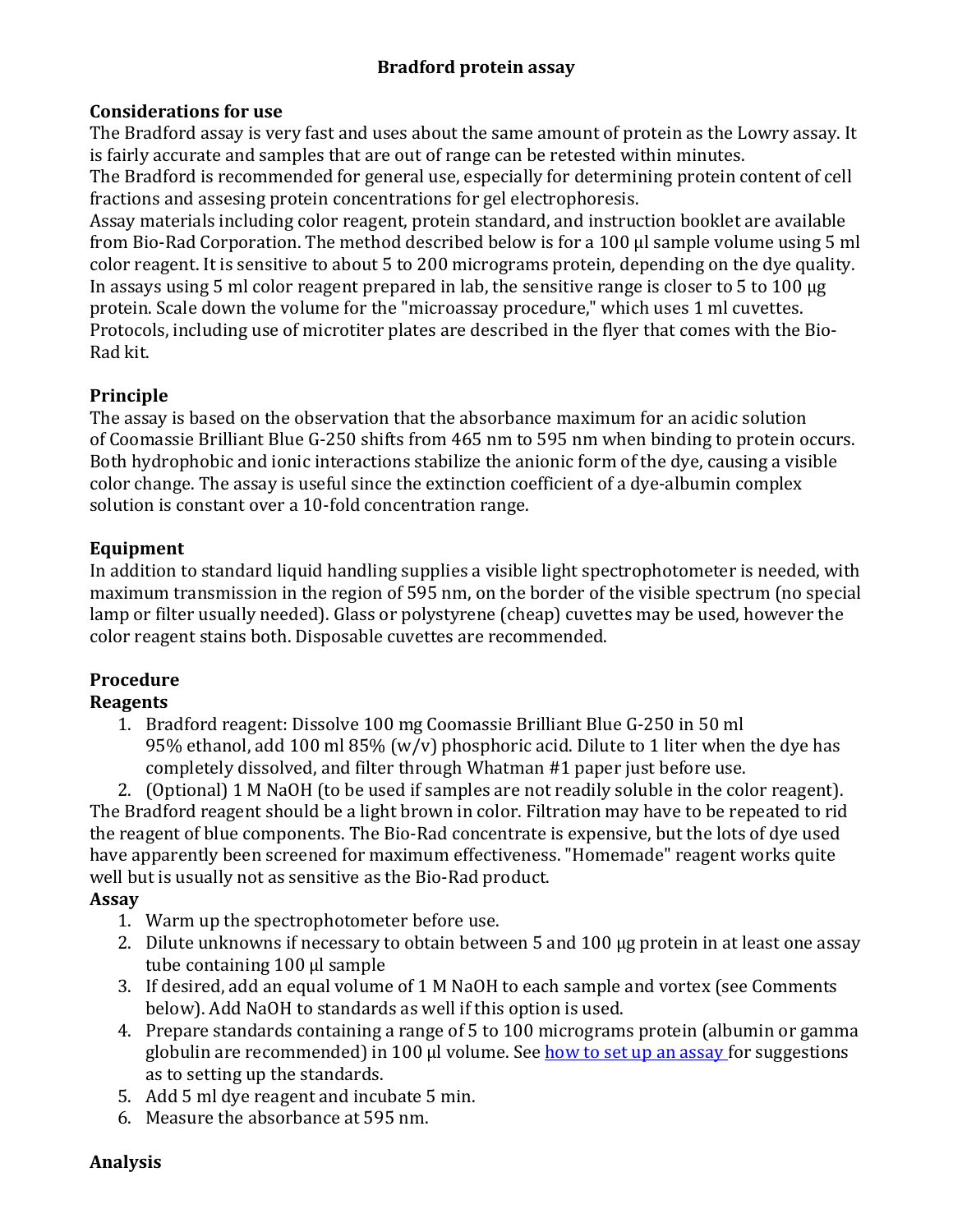Prepare a standard curve of absorbance versus micrograms protein and determine amounts from the curve. Determine concentrations of original samples from the amount protein, volume/sample, and dilution factor, if any.

#### **Comments**

The dye reagent reacts primarily with arginine residues and less so with histidine, lysine, tyrosine, tryptophan, and phenylalanine residues. Obviously, the assay is less accurate for basic or acidic proteins. The Bradford assay is rather sensitive to bovine serum albumin, more so than "average" proteins, by about a factor of two. Immunoglogin G (IgG - gamma globulin) is the preferred protein standard. The addition of 1 M NaOH was suggested by Stoscheck (1990) to allow the solubilization of membrane proteins and reduce the protein-to-protein variation in color yield.

#### **References**

- Bradford, MM. A rapid and sensitive for the quantitation of microgram quantitites of protein utilizing the principle of protein-dye binding. *Analytical Biochemistry 72:* 248-254. 1976.
- Stoscheck, CM. Quantitation of Protein. *Methods in Enzymology 182:* 50-69 (1990).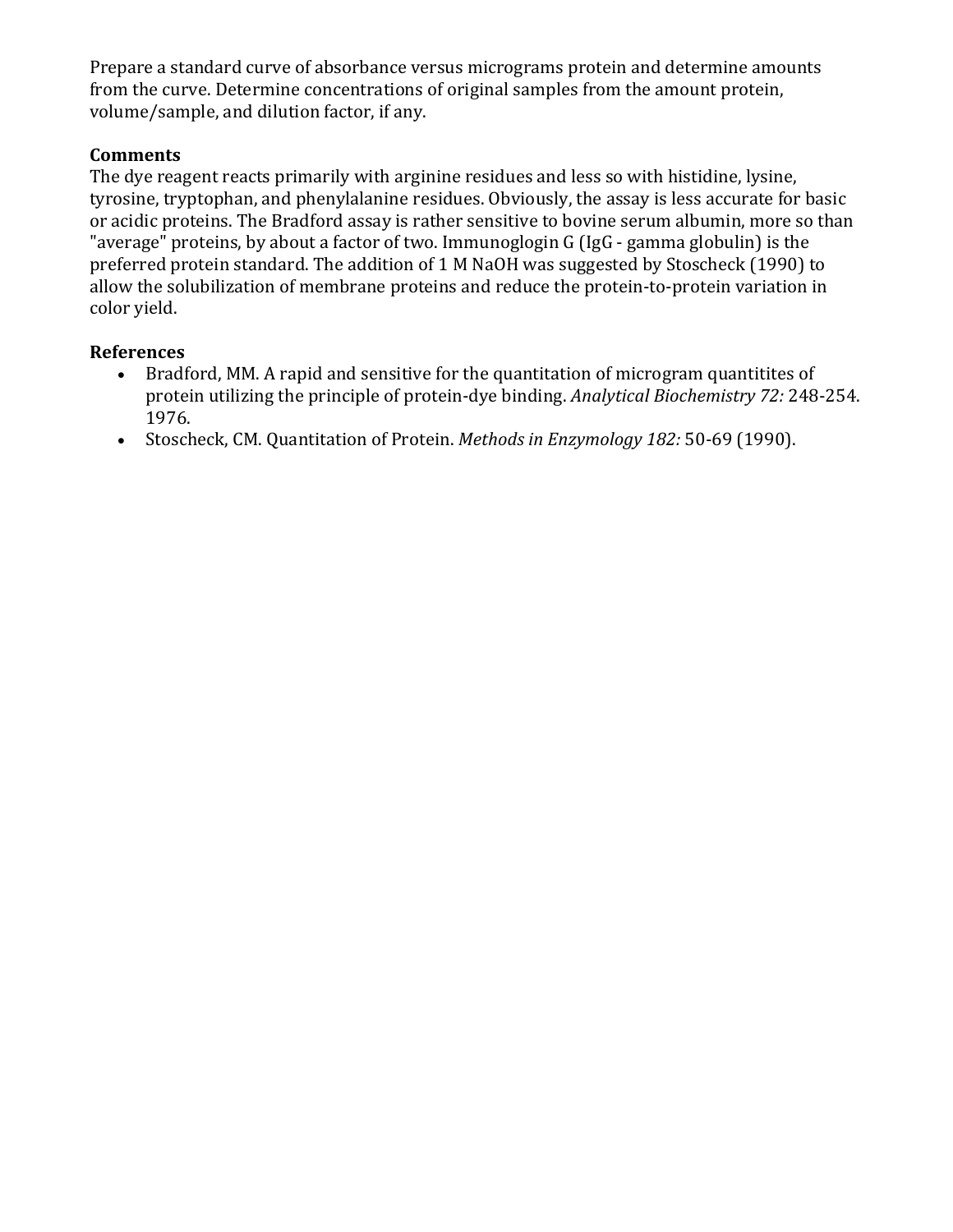## **Bicinchoninic Acid (BCA) Protein Assay (Smith)**

#### **Considerations for use**

The bicinchoninic acid (BCA) assay is available in kit form from Pierce (Rockford, Ill.). This procedure is very applicable to microtiter plate methods. The BCA is used for the same reasons the Lowry is used. Stoscheck (1990) has suggested that the BCA assay will replace the Lowry because it requires a single step, and the color reagent is stable under alkaline conditions. Both a standard assay for concentrated proteins and a micro assay for dilute protein solutions are described below.

#### **Principle**

BCA serves the purpose of the Folin reagent in the Lowry assay, namely to react with complexes between copper ions and peptide bonds to produce a purple end product. The advantage of BCA is that the reagent is fairly stable under alkaline conditions, and can be included in the copper solution to allow a one step procedure. A molybdenum/tungsten blue product is produced as with the Lowry.

### **Equipment**

In addition to standard liquid handling supplies a visible light spectrophotometer is needed with transmission set to 562 nm. Glass or polystyrene (cheap) cuvettes may be used.

### **Procedure 1 (standard assay)**

#### **Reagents**

- 1. Reagent A: 1 gm sodium bicinchoninate (BCA), 2 gm sodium carbonate, 0.16 gm sodium tartrate, 0.4 gm NaOH, and 0.95 gm sodium bicarbonate, brought to 100 ml with distilled water. Adjust the pH to 11.25 with 10 M NaOH.
- 2. Reagent B: 0.4 gm cupric sulfate (5 x hydrated) in 10 ml distilled water.
- 3. Standard working solution (SWR): Mix 100 volumes reagent A with 2 volumes reagent B.
- 4. The stock solutions are stable. The working solution is stable for 1 week and should be green.

#### **Assay**

- 1. Prepare samples containing 0.2 to 50 micrograms protein in microliters.
- 2. Add 1 ml SWR to each 20 microliters sample and mix. Incubate 30 min. at 60 degrees C.
- 3. Cool the samples and read at 562 nm. Color will be stable for at least one hour.

## **Procedure 2 (micro assay)**

#### **Reagents**

- 1. Reagent A: 8 gm sodium carbonate monohydrate, 1.6 gm sodium tartrate, brought to 100 ml with distilled water. Adjust the pH to 11.25 with 10 M NaOH.
- 2. Reagent B: 4 gm BCA in 100 ml distilled water.
- 3. Reagent C: 0.4 gm cupric sulfate (5 x hydrated) in 10 ml water.
- 4. Working solution: Mix 1 volume reagent C with 25 volumes reagent B, then add 26 volumes reagent A to the C/B mixture.

#### **Assay**

- 1. Prepare samples containing 0.2 to 50 micrograms protein in 500 microliters.
- 2. Add 500 microliters working solution to each 500 microliters sample and mix. Incubate 60 min. at 60 degrees C.
- 3.
- 4. Cool the samples and read at 562 nm.